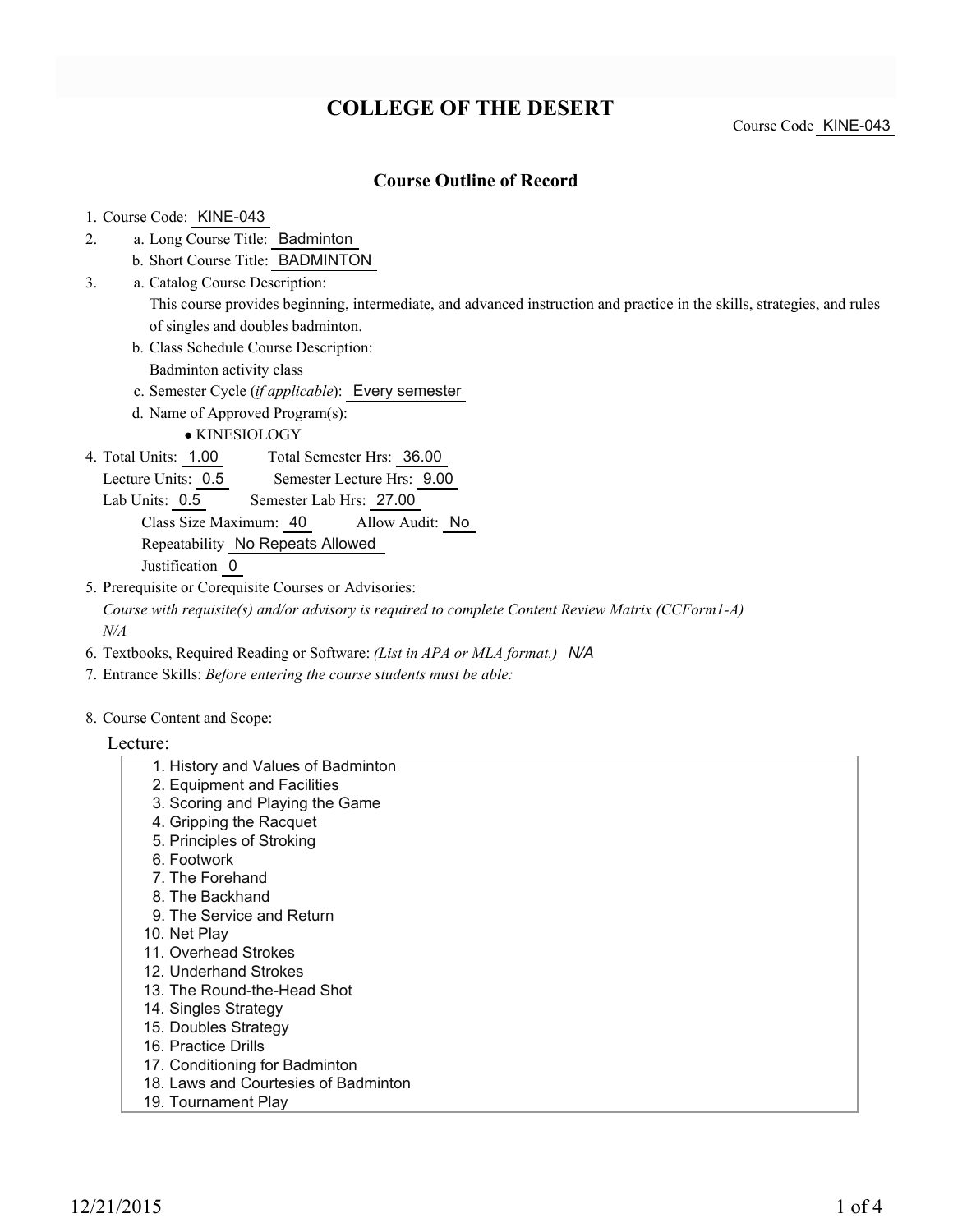### KINE 043-Badminton

Lab: *(if the "Lab Hours" is greater than zero this is required)*

a. Playing the game. b. Stroking c. Forehand strokes d. Backhand strokes e. Conditioning f. The Service and Return g. Net Play h. Practice drills i. Tournament play

- 9. Course Student Learning Outcomes:
	- 1. Identify and demonstrate the execution of the techniques used for badminton.
	- 2. Cite and apply the Simplifies Rules of Badminton for singles and doubles play.
	- 3. Develop physical fitness.
- 10. Course Objectives: Upon completion of this course, students will be able to:
	- a. Recognize and demonstrate correct mechanical techniques of basic badminton skills.
	- b. Identify and apply the rules and strategies of the sport.
	- c. Demonstrate an appreciation of the sport.
	- d. Demonstrate an understanding of safety and injury prevention.
	- e. Demonstrate character and sportsmanship.
	- f. Demonstrate a higher physical fitness level.
- 11. Methods of Instruction: *(Integration: Elements should validate parallel course outline elements)* 
	- a. Activity
	- b. Individualized Study
	- c. Laboratory
	- d. Lecture
	- e. Observation
	- f. Participation

#### Other Methods:

a. Lecture and discussion. b. Demonstrations. c. Guest speakers. d. Student reports. e. Audio/visual presentations.

- 12. Assignments: (List samples of specific activities/assignments students are expected to complete both in and outside of class.) In Class Hours: 36.00
	- Outside Class Hours: 18.00
		- a. In-class Assignments
			- 1. Report on some aspect of badminton.
			- 2. Skill practice.
			- 3. Intramural tournament play.
			- 4. Set up and take down of badminton equipment.
			- 5. View badminton games, skills and drills
		- b. Out-of-class Assignments
			- 1. Reading assignments.
			- 2. Read article and prepare report on some aspect of badminton.
			- 3. Skill practice.
			- 4. View badminton games, skills and drills
- 13. Methods of Evaluating Student Progress: The student will demonstrate proficiency by:
	- Written homework
	- $\bullet$  Critiques
	- Laboratory projects
	- Field/physical activity observations
	- Product/project development evaluation
	- Student participation/contribution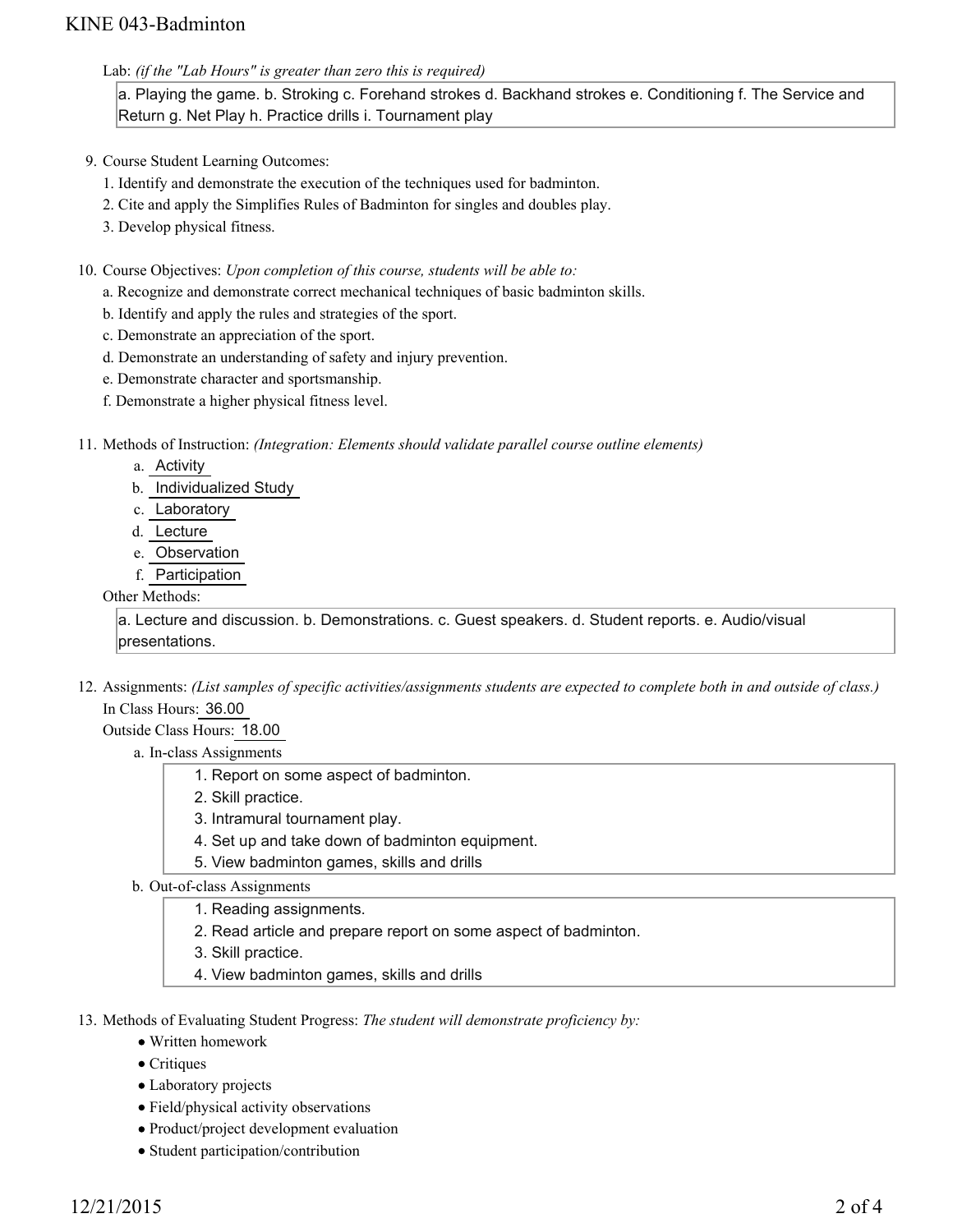## KINE 043-Badminton

• Student preparation

14. Methods of Evaluating: Additional Assesment Information:

a. Essay b. Skill Demonstration c. Multiple Choice Exams d. Attendance and participation.

|                                                                                                                                                                                                                                                                                                                                                                                                                                                                                                                                                                                                                                                                                                                                                                                                                                                                                                                                                                                                                | 15. Need/Purpose/Rationale -- All courses must meet one or more CCC missions.<br>PO-GE C5 - Personal Growth and Development<br>Exhibit habits of intellectual exploration, personal responsibility, and well being.<br>IO - Personal and Professional Development<br>Demonstrate an understanding of ethical issues to make sound judgments and decisions. |                    |                      |                      |                     |  |
|----------------------------------------------------------------------------------------------------------------------------------------------------------------------------------------------------------------------------------------------------------------------------------------------------------------------------------------------------------------------------------------------------------------------------------------------------------------------------------------------------------------------------------------------------------------------------------------------------------------------------------------------------------------------------------------------------------------------------------------------------------------------------------------------------------------------------------------------------------------------------------------------------------------------------------------------------------------------------------------------------------------|------------------------------------------------------------------------------------------------------------------------------------------------------------------------------------------------------------------------------------------------------------------------------------------------------------------------------------------------------------|--------------------|----------------------|----------------------|---------------------|--|
|                                                                                                                                                                                                                                                                                                                                                                                                                                                                                                                                                                                                                                                                                                                                                                                                                                                                                                                                                                                                                | 16. Comparable Transfer Course<br><b>University System</b>                                                                                                                                                                                                                                                                                                 | Campus             | <b>Course Number</b> | <b>Course Title</b>  | <b>Catalog Year</b> |  |
|                                                                                                                                                                                                                                                                                                                                                                                                                                                                                                                                                                                                                                                                                                                                                                                                                                                                                                                                                                                                                | 17. Special Materials and/or Equipment Required of Students:                                                                                                                                                                                                                                                                                               |                    |                      |                      |                     |  |
|                                                                                                                                                                                                                                                                                                                                                                                                                                                                                                                                                                                                                                                                                                                                                                                                                                                                                                                                                                                                                | 18. Materials Fees:<br><b>Material or Item</b>                                                                                                                                                                                                                                                                                                             | Required Material? |                      | <b>Cost Per Unit</b> | <b>Total Cost</b>   |  |
|                                                                                                                                                                                                                                                                                                                                                                                                                                                                                                                                                                                                                                                                                                                                                                                                                                                                                                                                                                                                                | 19. Provide Reasons for the Substantial Modifications or New Course:                                                                                                                                                                                                                                                                                       |                    |                      |                      |                     |  |
| 20.                                                                                                                                                                                                                                                                                                                                                                                                                                                                                                                                                                                                                                                                                                                                                                                                                                                                                                                                                                                                            | periodic review<br>a. Cross-Listed Course (Enter Course Code): N/A<br>b. Replacement Course (Enter original Course Code): N/A                                                                                                                                                                                                                              |                    |                      |                      |                     |  |
| 21. Grading Method (choose one): Letter Grade Only<br>22. MIS Course Data Elements<br>a. Course Control Number [CB00]: CCC000241911<br>b. T.O.P. Code [CB03]: 83500.00 - Physical Education<br>c. Credit Status [CB04]: D - Credit - Degree Applicable<br>d. Course Transfer Status [CB05]: A = Transfer to UC, CSU<br>e. Basic Skills Status [CB08]: $2N = Not$ basic skills course<br>f. Vocational Status [CB09]: Not Occupational<br>g. Course Classification [CB11]: Y - Credit Course<br>h. Special Class Status [CB13]: N - Not Special<br>i. Course CAN Code [CB14]: N/A<br>j. Course Prior to College Level [CB21]: Y = Not Applicable<br>k. Course Noncredit Category [CB22]: Y - Not Applicable<br>1. Funding Agency Category [CB23]: Y = Not Applicable<br>m. Program Status [CB24]: 1 = Program Applicable<br>Name of Approved Program (if program-applicable): KINESIOLOGY<br>Attach listings of Degree and/or Certificate Programs showing this course as a required or a restricted elective.) |                                                                                                                                                                                                                                                                                                                                                            |                    |                      |                      |                     |  |
|                                                                                                                                                                                                                                                                                                                                                                                                                                                                                                                                                                                                                                                                                                                                                                                                                                                                                                                                                                                                                | 23. Enrollment - Estimate Enrollment<br>First Year: 0<br>Third Year: 0                                                                                                                                                                                                                                                                                     |                    |                      |                      |                     |  |

24. Resources - Faculty - Discipline and Other Qualifications:

a. Sufficient Faculty Resources: Yes